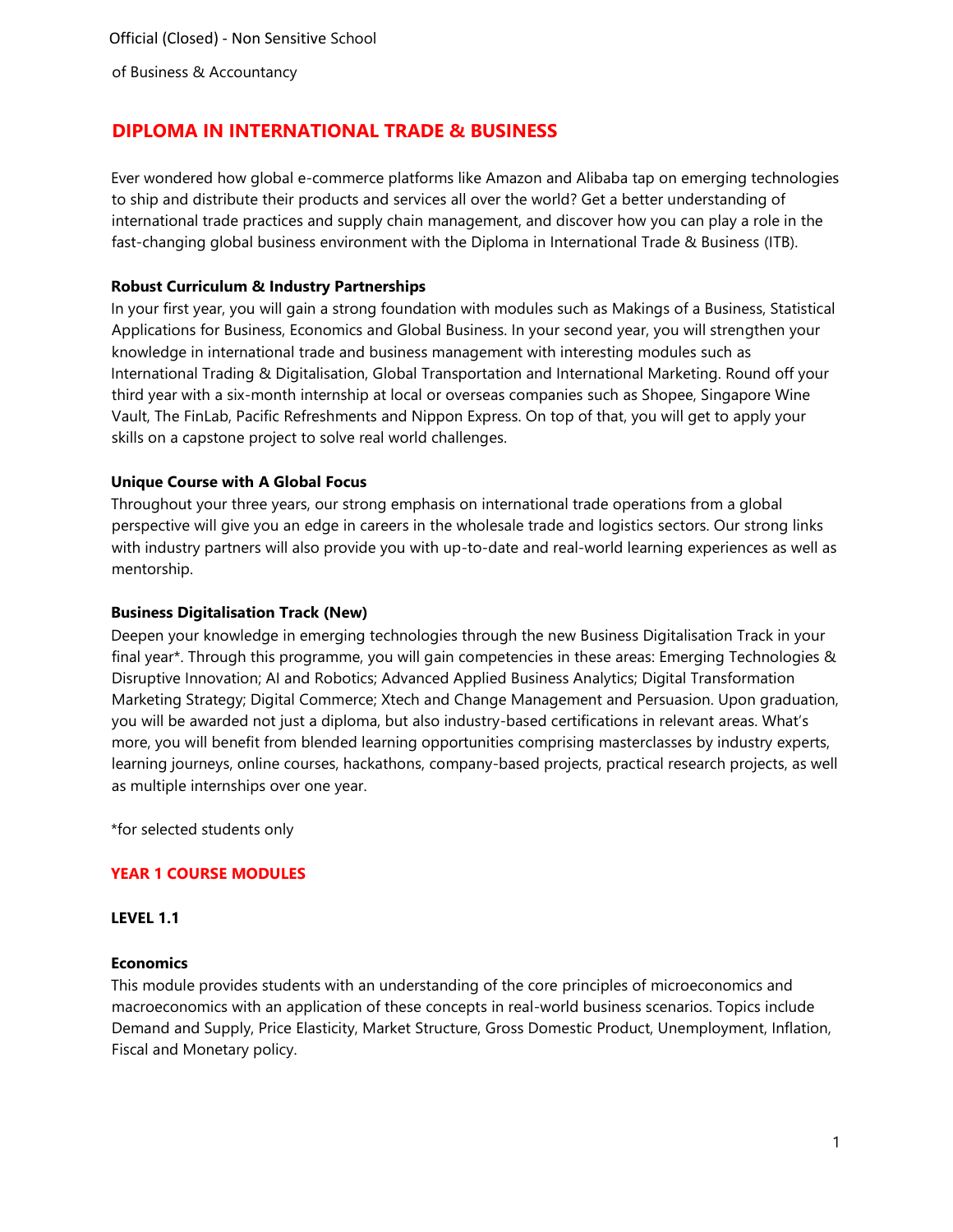Official (Closed) - Non Sensitive School of Business & Accountancy

#### **Global Business**

This module provides students with fundamental knowledge of how the external business environment, consisting of country and industry level factors, affects the overall strategy, organisational structure and various internal functions of international businesses. Students will also discuss how contemporary world affairs, such as the impact of globalisation, terrorism, pandemics, emergence of economic powers in Asia and digitalisation present both opportunities and challenges to international businesses.

### **Makings of a Business**

Students will gain hands-on and real-world experience as they actively learn to integrate and apply knowledge and skills acquired in various modules to manage different types of businesses through game simulation. They will gain understanding of the inter-dependence of the different business functions, and to make data-driven decisions to address day-to-day operations of a business. They will also develop critical thinking and complex problem-solving skills as they analyse performance data and evaluate decisions to improve overall company performance.

#### **Programming for Business**

This module provides students with fundamental programming concepts and best coding practices through the extensive use of in-class demonstrations and hands-on practices. Students will learn how technology functions by building digital solutions such as business applications and tasks automation by applying their programming skills. Students will learn how to problem solve through computational thinking.

#### **Statistical Applications for Business**

This module introduces students to basic statistical concepts, tools and models. Students will learn how to organise and analyse data, as well as interpret results for decision-making in the business world. Students will apply and reinforce their learnings through data presentation and performing descriptive analysis on data generated from the Business Simulated Game.

#### **LEVEL 1.2**

#### **Business Communication 1**

This module teaches students to effectively refine their written and spoken communication skills, discussion techniques, and people skills. Students will learn techniques to think on their feet to deliver an effective business pitch confidently. They will learn to persuasively communicate opportunities and ideas by creatively tailoring their business message for their target audience using storytelling techniques. Students will also develop their information literacy skills to craft clear business messages using APA style referencing.

#### **Business Law**

This module provides students with an understanding of the basic knowledge of the law and its application in a business environment. Topics include the Singapore Legal System, Law of Contract, Law of Tort, Law of Agency/E-Commerce/Artificial Intelligence Law (E-Comm/AI Law), Law of Business Organisations, Introduction to Company Law and Intellectual Property Law. Students will also develop clarity of thought that requires a critical discerning eye and logical reasoning when applying legal principles to practical business decisions.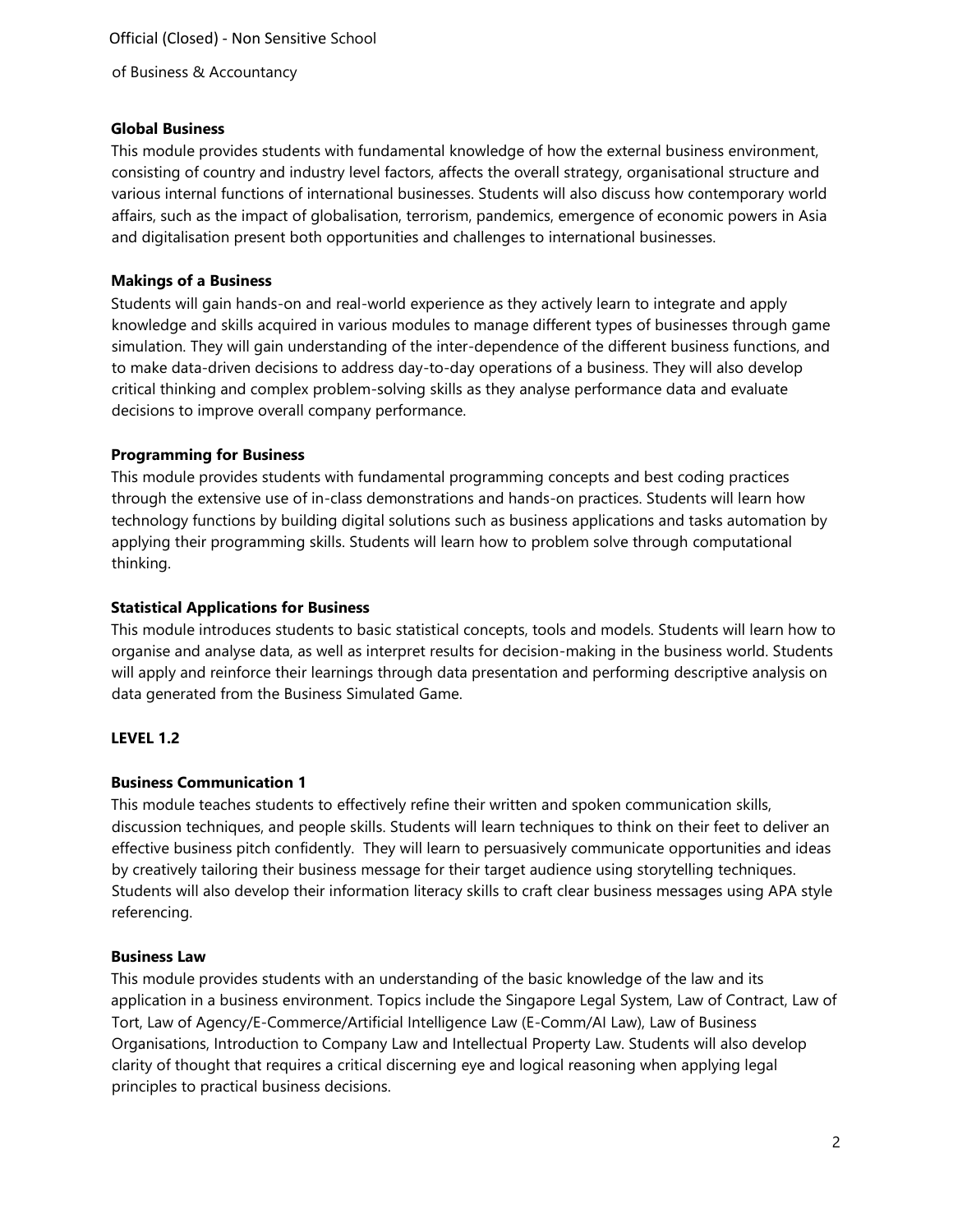Official (Closed) - Non Sensitive School of Business & Accountancy

### **Career & Professional Preparation**

This module supports students in their journey of self-discovery, character-building, NP valuesinculcation, development of education and career goals via experiential activities and guided reflections with CPP coaches. To prepare them for their career and the future, students will also deepen their knowledge of the respective diploma curriculum and industries through learning journeys, mentorship and opportunities for interactions with alumni and industry practitioners. The module will incorporate a more comprehensive feedback and reflective approach from self, peers, tutors and the industry mentor to support students' holistic growth and development.

#### **Finance & Accounting for Business**

The module imparts basic accounting and finance knowledge to students, in areas such as accounting equations, accounting principles, financial statements, ratio analysis, cash budgeting, short-term financing strategies, time value of money and capital investment analysis. Students will demonstrate their understanding by using financial software to interpret financial accounting information for decisionmaking in business environments when working on integrated project scenarios.

#### **Kickstart a Business**

The module is designed for students to integrate and apply learning from the different modules to address real-world challenges provided by industry partners. Using the Lean methodology, students will build a Lean Canvas Model to develop and showcase a minimum viable product to address challenges and evaluate opportunities. They will learn about resource optimisation and value creation for businesses.

#### **User-Centred Design for Business**

The module covers digital media design competencies with user-centered design principles. Students will learn to use design software and apply the design competencies on digital platforms such as web, mobile and desktop. Students will also learn to address digital design issues related to the user experience, presentation of the information, the imagery and the visualisation during their designing process.

### **YEAR 1 COURSE CURRICULUM**

| <b>Module Name</b>                           | Credit<br><b>Units</b> |
|----------------------------------------------|------------------------|
| Level 1.1 (21 hours per week)                |                        |
| Economics                                    | 3                      |
| Global Business                              | 3                      |
| Makings of a Business                        | 4                      |
| Programming for Business                     | 3                      |
| <b>Statistical Applications for Business</b> | 4                      |
| Health & Wellness^                           | 1                      |
| Innovation Made Possible^                    | 3                      |
| English Language Express*                    | NA.                    |
| Level 1.2 (18 hours per week)                |                        |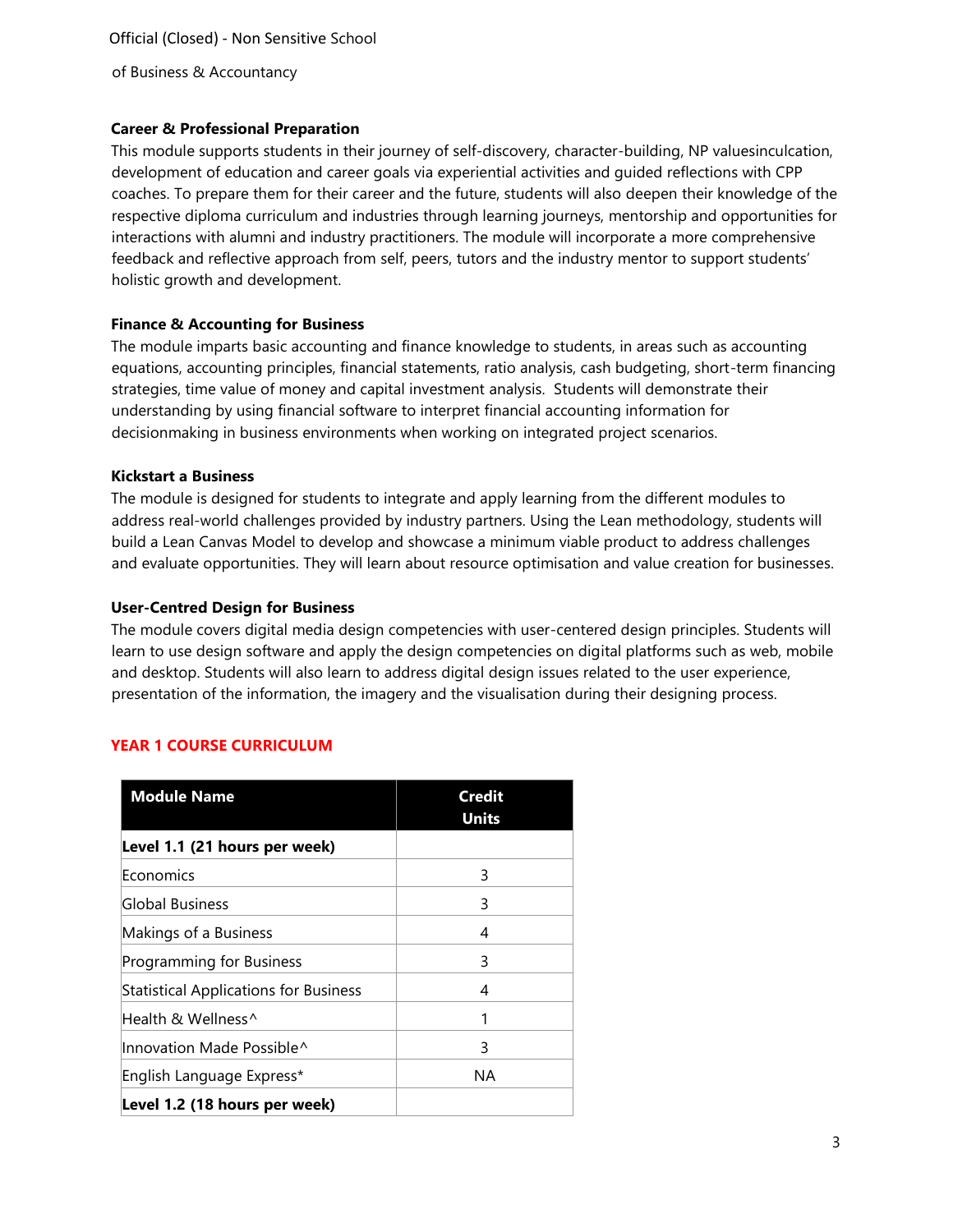### Official (Closed) - Non Sensitive School

of Business & Accountancy

| Business Communication 1          |  |
|-----------------------------------|--|
| Business Law                      |  |
| Career & Professional Preparation |  |
| Finance & Accounting for Business |  |
| Kickstart a Business              |  |
| User-Centred Design for Business  |  |
|                                   |  |

#### **Notes:**

^ For more details on Interdisciplinary Studies (IS) electives, please log on to [www.np.edu.sg/is](http://www.np.edu.sg/is) [\\*](http://www.np.edu.sg/is) This module is only offered to students who are weaker in the English Language.

#### **IS Modules**

The School of Interdisciplinary Studies (IS) delivers a broad-based curriculum, which nurtures a new generation of professionals with multidisciplinary skills and an innovative and entrepreneurial spirit to meet the challenges of a knowledge economy. IS offers both prescribed modules and electives to challenge boundaries. Prescribed modules develop students' competencies in core areas such as Communication, Innovation and Enterprise, Culture and Communication, and Personal Mastery and Development, while elective modules provide insights into Arts and Humanities, Business, Design, and Science and Technology.

#### **YEAR 2 COURSE MODULES**

#### **LEVEL 2.1**

#### **Business Communication 2**

This module builds on the foundation of Business Communication 1 and creates opportunities for students to strengthen their oral and written communication. Students will be required to enhance their presentation skills through impromptu speeches. Students will also learn how to prepare a business proposal. Job hunting and employment skills will be introduced to prepare students for a positive start to their careers. Students will learn about personal branding and will be taught to write application letters and resumes. Additionally, students will learn job interview techniques through role-plays and simulations.

#### **Business Optimisation Project**

Business Optimisation Project is an integrated project module which introduces students to the mindset for change. The module requires students to blend and apply the skills and knowledge learnt in other modules in the semester to work on an industry project focused on optimising business processes for warehousing and/ or procurement.

#### **International Procurement & Supply Management**

In Procurement & Supply Management, students will learn how to select, engage and manage suppliers around the world. From prioritising requisitions to conducting financial analysis of suppliers to ensuring supplier compliance, students will be trained to conduct negotiations and manage the entire procurement process. Professional practices are highlighted through introduction of laws and ethics in procurement.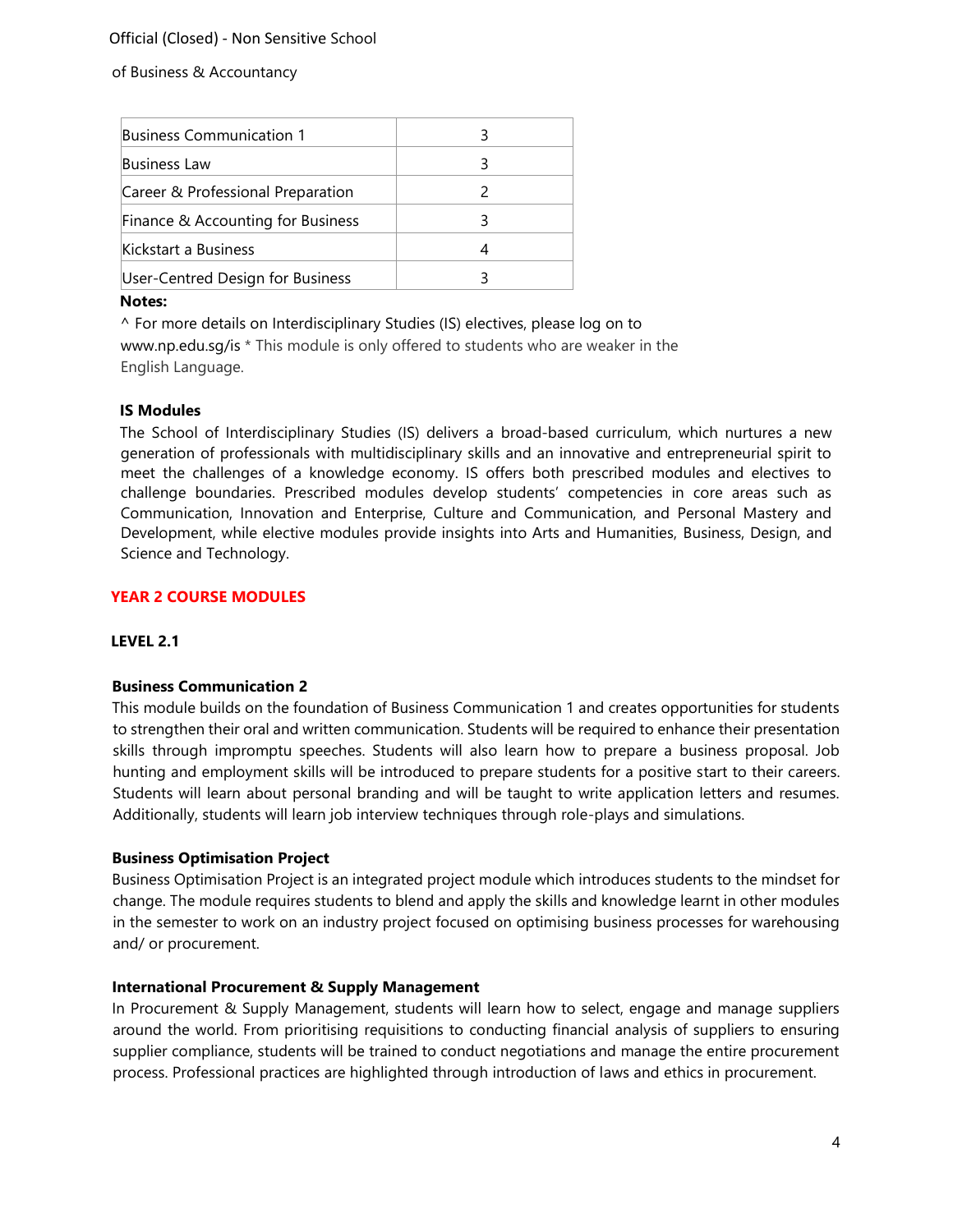of Business & Accountancy

### **Supply Chain Technology & Sustainability 1**

Besides enterprise resource planning and warehouse management systems, Supply Chain Technology & Sustainability 1 aims to equip students with the knowledge of emerging technologies and their applications in warehousing and procurement. It also introduces sustainability as one of the key drivers in businesses today and the roles played by technology in sustainable business practices.

### **Warehouse & Fulfillment Management**

Through this module, students will understand how planning and automation drive efficient inventory control and storage management. The module will cover the concepts of inventory planning and fulfillment, warehouse functions and decisions, handling and storage of products, and warehouse design and strategy. Students will also be introduced to storage for temperature-controlled and hazardous products.

### **LEVEL 2.2**

### **Business Improvement Project**

Business Improvement Project further develops students' ability to initiate and manage changes in organisations. In this integrated project module, students tap on the skills and knowledge they picked up in other modules in the semester to work on an industry project to improve business processes for trade, freight forwarding and/ or transportation.

### **Supply Chain Technology & Sustainability 2**

Apart from hands-on learning on freight forwarding and transportation solutions, Supply Chain Technology & Sustainability 2 also highlights the importance of sustainability in the movement of goods. Students will be further introduced to application of Industry 4.0 technologies, such as artificial intelligence and basic analytics.

#### **Global Trade & Forwarding Management**

This module covers a wide range of topics such as international trade logistics, trade restrictions and customs practices. The management issues of import and export financing will also be covered. The module will enable students to understand the policies, operations, logistics solutions, regulations and documentation related to freight forwarding.

#### **Global Transport Management**

This module introduces the different modes of transport, namely land, air and sea, which are vital in facilitating international trade. The module will enable students to understand route optimisation, and handling and transportation of different types of product, such as foodstuff, chemical and pharmaceutical products. Students will also be introduced to last-mile logistics and how it is shaping the future of urban transportation.

### **YEAR 2 COURSE CURRICULUM**

| Module Name                   | <b>Credit Units</b> |
|-------------------------------|---------------------|
| Level 2.1 (20 hours per week) |                     |
| Business Communication 2      |                     |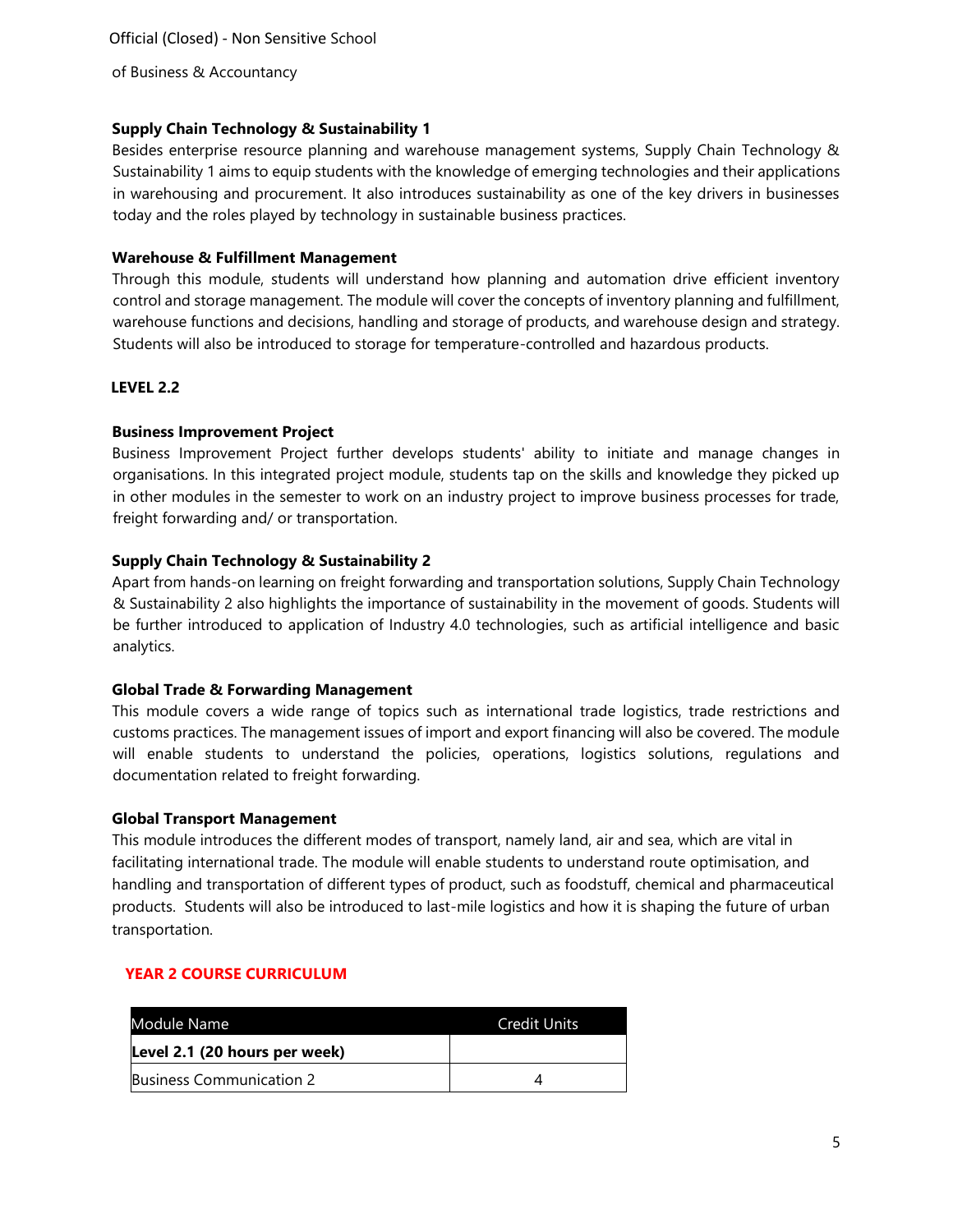### Official (Closed) - Non Sensitive School

#### of Business & Accountancy

| <b>Business Optimisation Project</b>             | 4 |
|--------------------------------------------------|---|
| International Procurement & Supply<br>Management | 4 |
| Supply Chain Technology & Sustainability 1       | 4 |
| Warehouse & Fulfillment Management               | 4 |
| Level 2.2 (19 hours per week)                    |   |
| <b>Business Improvement Project</b>              | 5 |
| Supply Chain Technology & Sustainability 2       | 4 |
| Global Trade & Forwarding Management             | 4 |
| <b>Global Transportation Management</b>          | 4 |
| World Issues: A Singapore Perspective^           | 2 |

#### **Notes:**

^ For more details on Interdisciplinary Studies (IS) electives, please log on to [www.np.edu.sg/is](http://www.np.edu.sg/is)

#### **IS Modules**

The School of Interdisciplinary Studies (IS) delivers a broad-based curriculum, which nurtures a new generation of professionals with multidisciplinary skills and an innovative and entrepreneurial spirit to meet the challenges of a knowledge economy. IS offers both prescribed modules and electives to challenge boundaries. Prescribed modules develop students' competencies in core areas such as Communication, Innovation and Enterprise, Culture and Communication, and Personal Mastery and Development, while elective modules provide insights into Arts and Humanities, Business, Design, and Science and Technology.

### **YEAR 3 COURSE MODULES**

### **LEVEL 3.1**

### **Business Transformation Project (5 Credit Units)**

Business Transformation Project is a capstone project requiring students to synthesise and apply the skills and knowledge they learnt in the other modules in the semester. Through working on an industry project in this module, students are expected to gain insight into making transformational changes to the supply chain and/ or marketing processes in a business.

#### **International Marketing & Customer Management (4 Credit Units)**

This module introduces students to the principles of international marketing and customer relationship management. Delivered via discussion-based learning and service-learning pedagogies, key concepts covered include marketing segmentation, targeting and positioning, development and pricing, promotion and advertising, sales forecasting, proposal drafting, sales persuasion techniques and customer relationship management.

### **Supply Chain Solutioning (5 Credit Units)**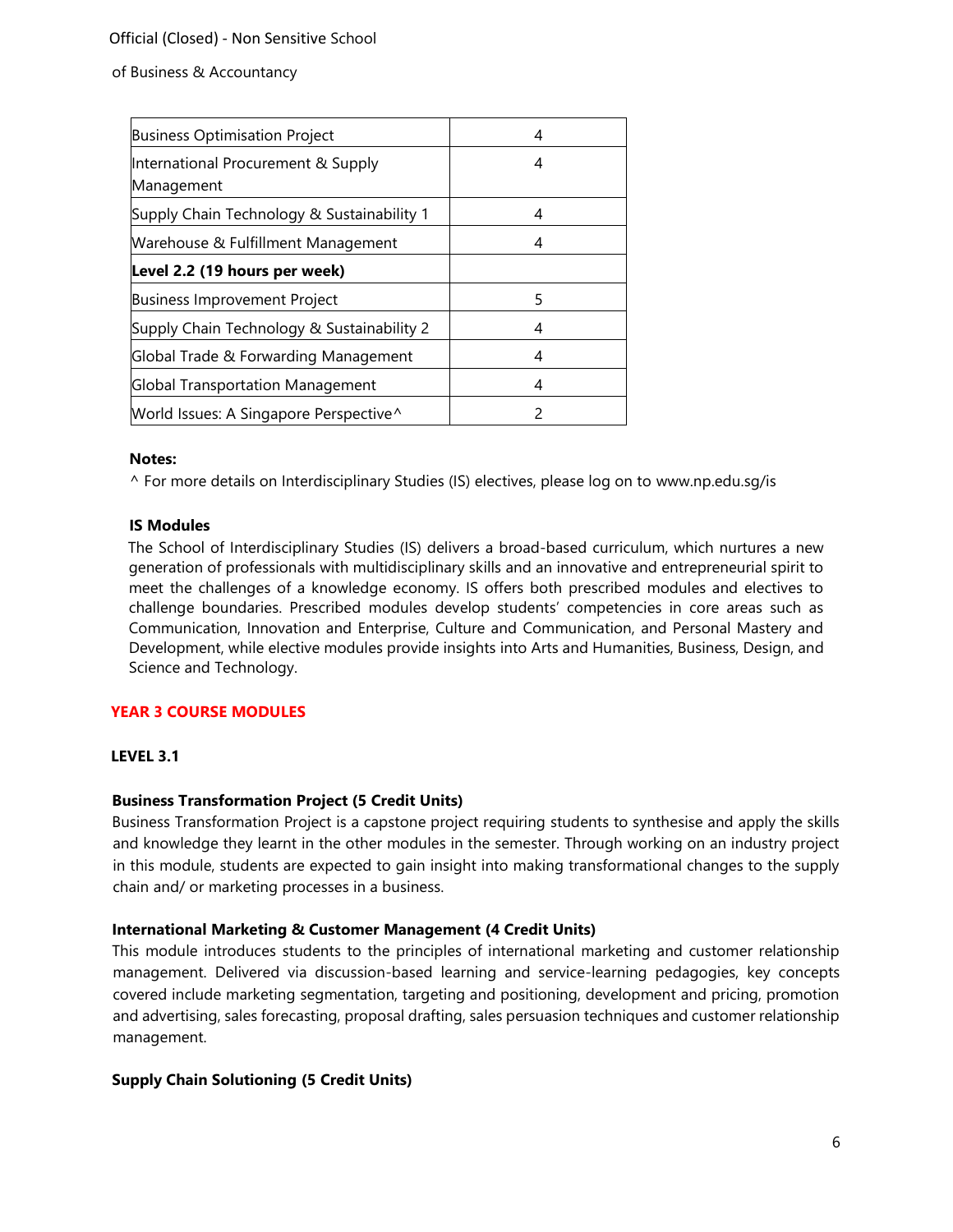Official (Closed) - Non Sensitive School

of Business & Accountancy

This module provides students with a deep understanding of the vital role of supply chain management in end-to-end trade operations. Coverage on supply chain strategies, network designs and performance will train students in skills such as solutions design thinking, systems thinking and business planning. Through this module, students will gain an appreciation of the importance of having an agile and resilient supply chain.

### **Supply Chain Technology & Sustainability 3 (4 Credit Units)**

Digital interconnectedness is driving businesses around the world. Supply Chain Technology & Sustainability 3 will introduce students to the use of technologies such as e-commerce and digital marketing in trade, logistics and supply chain management. Students will also appreciate the power which Internet of Things and analytics bring to the decision-making process to facilitate productive and sustainable businesses.

### **LEVEL 3.2**

### **6-Month Internship**

The internship module provides a real-world, holistic, practice-oriented and self-driven learning environment where students learn by putting into practice the knowledge and skills acquired throughout the course. The students will be attached to international or local companies in relevant areas such as supply chain management, international trade, etc. They will be coached by a mentor in the company throughout the period of attachment.

### **ONE-YEAR JOBREADY PROGRAMME**

### **LEVEL 3.1**

### **Industry Attachment 1 (18 Credit Units)**

This industry attachment provides authentic learning experiences in a real-world, and self-driven learning environment for students to apply their competencies to practical work issues. Students will have the opportunity to acquire new skills and knowledge by being placed in real-world work situations. Throughout the period of attachment, they will be coached by a mentor in the company.

### **Level 3.2**

### **Industry Attachment 2 (22 Credit Units)**

This industry attachment provides students with an additional opportunity for on-the-job training. Besides gaining skills and knowledge through service-learning as well as first-hand experience in the professional world, students are able to build up their network and portfolio. They will be coached by a mentor in the company throughout the period of attachment.